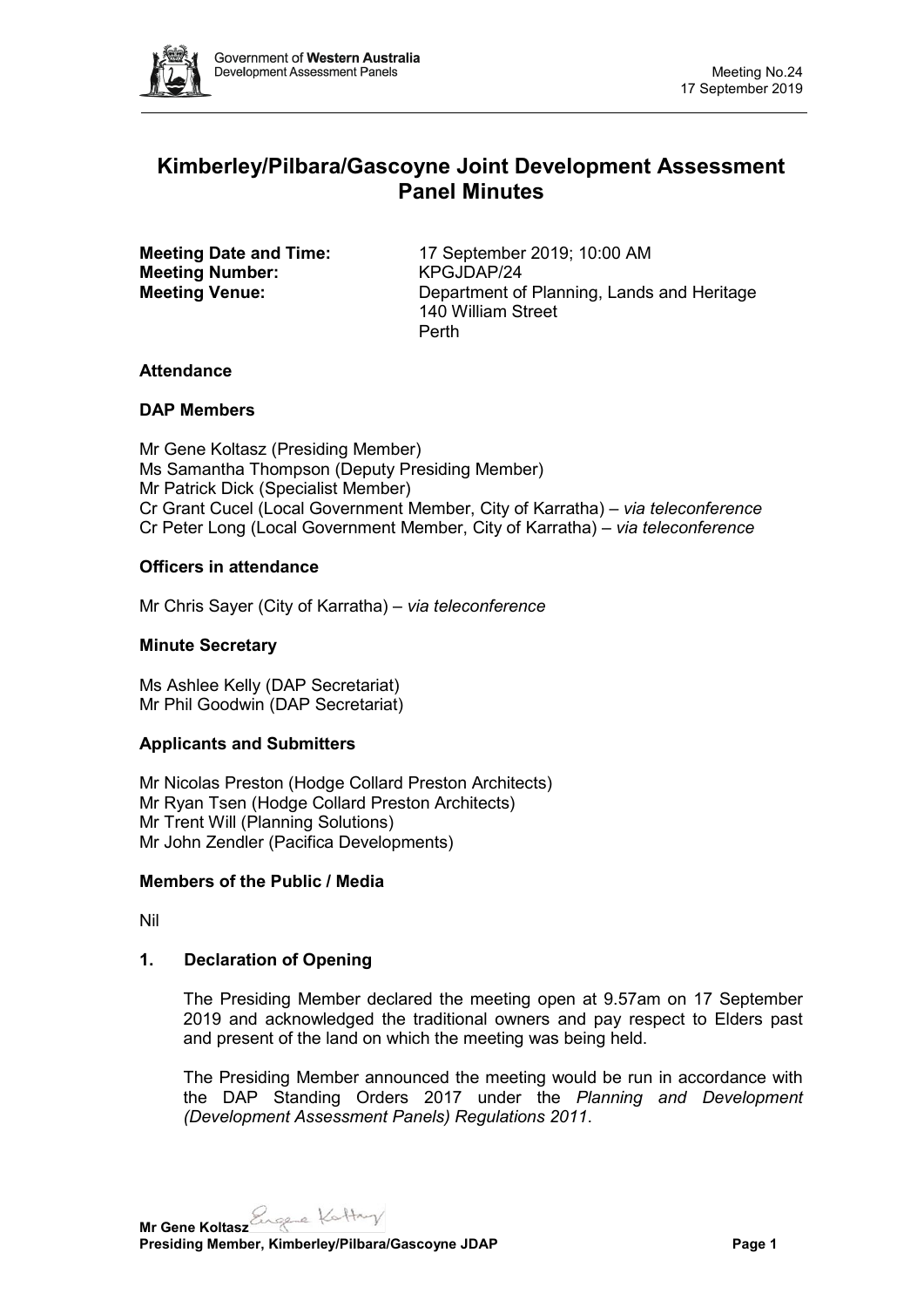

# **2. Apologies**

Nil

# **3. Members on Leave of Absence**

Nil

### **4. Noting of Minutes**

DAP members noted that signed minutes of previous meetings are available on the [DAP website.](https://www.dplh.wa.gov.au/about/development-assessment-panels/daps-agendas-and-minutes)

### **5. Declaration of Due Consideration**

All members declared that they had duly considered the documents.

### **6. Disclosure of Interests**

DAP Member, Cr Grant Cucel, declared an impartiality interest in item 8.1. Cr Grant Cucel is an elected member of the City of Karratha, who are the land owner on which the hotel is planned to be built.

DAP Member, Cr Peter Long, declared an impartiality interest in item 8.1. Cr Peter Long is an elected member of the City of Karratha, who are the land owner on which the hotel is planned to be built.

In accordance with section 4.6.1 and 4.6.2 of the DAP Standing Orders 2017, the Presiding Member determined that the members listed above, who had disclosed an impartiality interest, are permitted to participate in discussion and voting on the items.

#### **7. Deputations and Presentations**

- **7.1** Mr Nicolas Preston (Hodge Collard Preston Architects) addressed the DAP in support of the application at Item 8.1 and responded to questions from the panel.
- **7.2** Mr Trent Will (Planning Solutions) addressed the DAP in support of the application at Item 8.1 and responded to questions from the panel.

# **8. Form 1 – Responsible Authority Reports – DAP Application**

**8.1** Property Location: Lot 7078 (No.22) Sharpe Avenue, Karratha Development Description: Hotel Applicant: Hodge Collard Preston Architects<br>
Owner: City of Karratha City of Karratha<br>City of Karratha Responsible Authority:<br>DAP File No: DAP/19/01627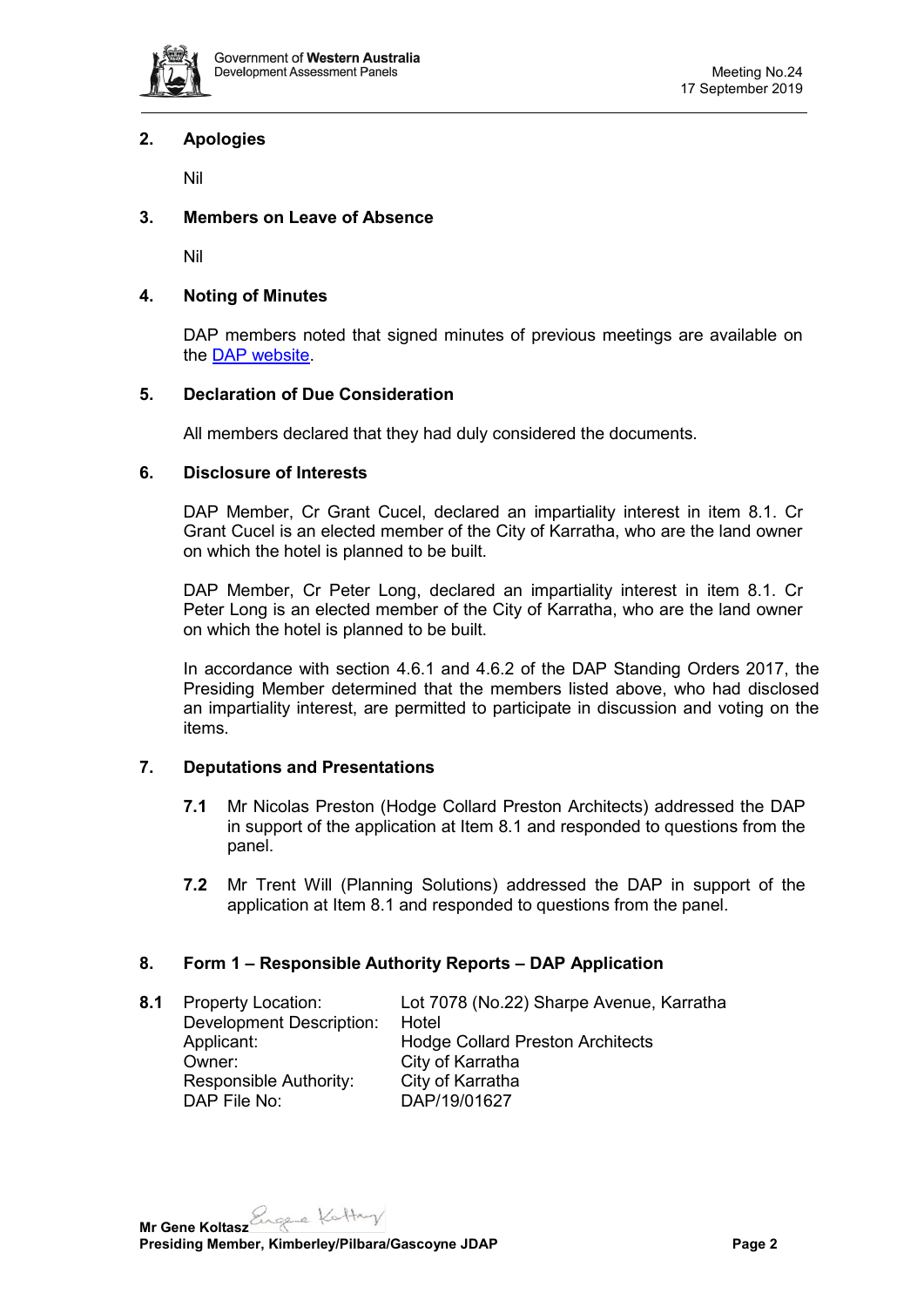

# **REPORT RECOMMENDATION**

### **Moved by: Cr Grant Cucel <b>Seconded by: Cr Peter Long**

That the Kimberley/Pilbara/Gascoyne JDAP resolves to:

1. **Approve** DAP Application reference DAP/19/01627 and accompanying plans:

| DD29 | Site Plan                 |   |
|------|---------------------------|---|
| DD30 | Ground Floor Plan         |   |
| DD31 | Level 1 Floor Plan        |   |
| DD32 | Level 2 Floor Plan        |   |
| DD33 | Level 3 Floor Plan        |   |
| DD34 | Level 4 Floor Plan        |   |
| DD35 | Roof Plan                 |   |
| DD36 | North Elevation           |   |
| DD37 | South Elevation           |   |
| DD38 | East & West Elevations    |   |
| DD39 | G<br>Section A & B        |   |
| DD40 | Section C                 |   |
| DD50 | <b>Typical Guest Room</b> |   |
| DD71 | 3d View Sht 01            |   |
| DD72 | 3d View Sht 02            | D |
| DD73 | 3d View Sht 03            | D |
| DD74 | 3d View Sht 04            | D |
| DD75 | 3d View Sht 05            | D |

in accordance with Clause 68 of Schedule 2 (Deemed Provisions) of the *Planning and Development (Local Planning Schemes) Regulations 2015*, and the provisions of the City of Karratha Local Planning Scheme No. 8, subject to the following conditions:

# **Conditions**

- 1) This decision constitutes planning approval only and is valid for a period of two years from the date of approval. If the subject development is not substantially commenced within the two year period, the approval shall lapse and be of no further effect.
- 2) An agreement to the satisfaction of the City of Karratha that secures the use of a minimum of 63 parking bays at all times the hotel is operational shall be entered into prior to the hotel becoming operational.
- 3) The recommendations of the Traffic Impact Assessment shall be implemented prior to occupation of the development to the satisfaction of the City of Karratha.
- 4) An agreement to the satisfaction of the City of Karratha that secures public pedestrian access from the existing path on Lot 7078 to Warambie Road at all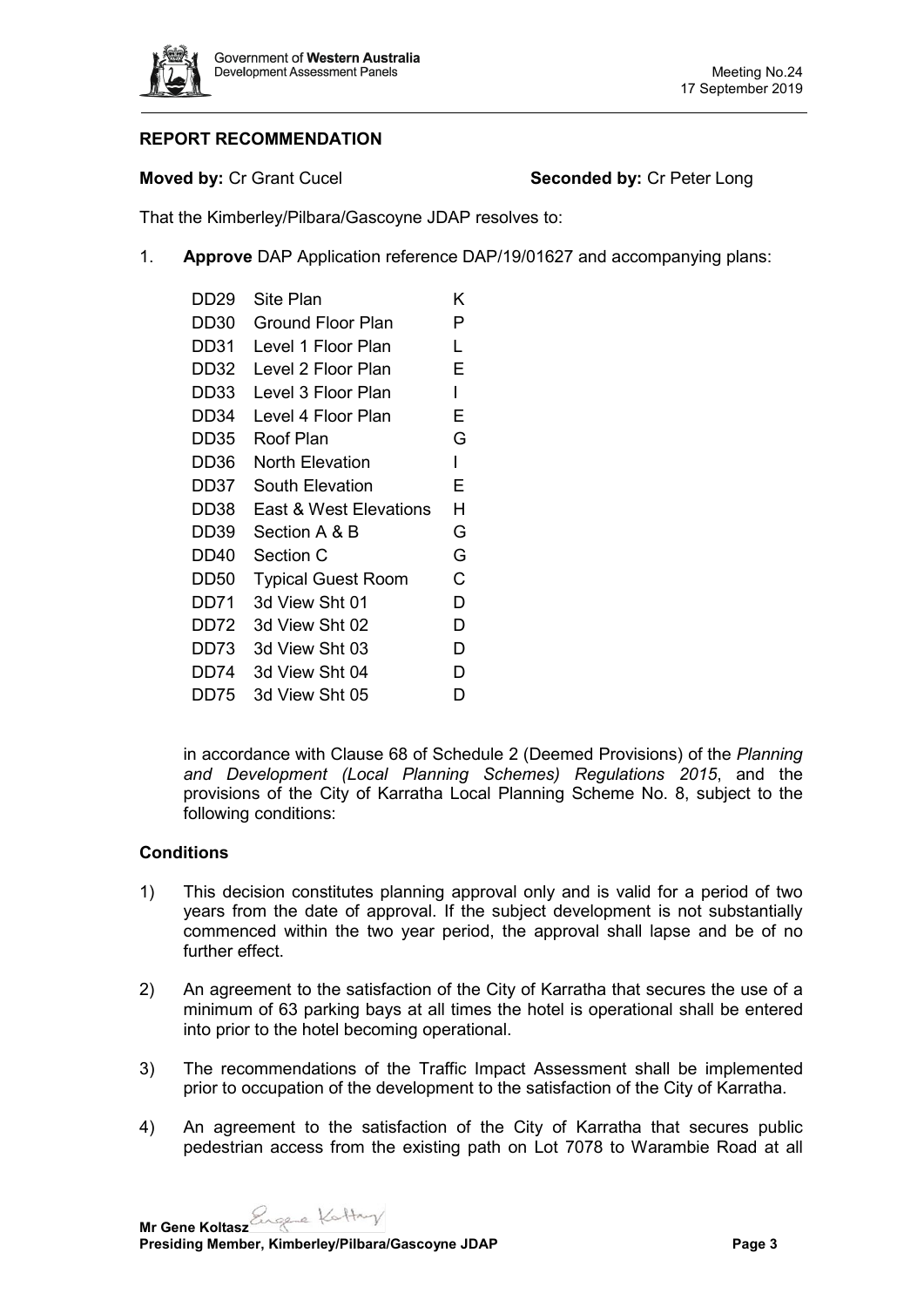

times the hotel is operational shall be entered into prior to the hotel becoming operational.

- 5) Detailed plans of screening to the service/loading area to the rear of the hotel shall be submitted to and approved by the City prior to the installation of the screening. The approved screening is to be constructed prior to the hotel becoming operational and thereafter maintained to the satisfaction of the City of Karratha.
- 6) A detailed Landscape Plan is to be submitted to and approved by the City of Karratha prior to installation and planting and the approved landscaping is to be installed and planted prior to the hotel becoming operational and thereafter maintained to the satisfaction of the City of Karratha. The Landscaping Plan is to include landscaping detail of the subject site, adjacent road verges and a portion of Lot 7078 adjoining the subject site to the south and is to include pavement details within these areas.
- 7) Prior to works beginning onsite, the proponent shall secure public liability insurance and indemnify the City of Karratha for any incident or damage that may occur within the road reserves of Sharpe Avenue, Warambie Road, Barlow Lane and Lot 7078 as a result of activities operated by the hotel and/or the failure of any structure or equipment installed by the proponent within the subject site and adjacent road reserves.
- 8) An External Lighting Plan is to be submitted to and approved by the City of Karratha prior to installation and the approved external lighting is to be installed prior to the hotel becoming operational and thereafter maintained to the satisfaction of the City of Karratha.
- 9) A revised Waste Management Plan is to be submitted to and approved by the City of Karratha prior to the hotel becoming operational and thereafter implemented to the satisfaction of the City of Karratha. A revised Waste Management Plan is to include details of any external bin compound that may be required to properly service the development.
- 10) A Construction Environmental Management Plan is to be submitted to and approved by the City of Karratha prior to any construction beginning on site and thereafter be implemented throughout the construction phase of the development.
- 11) An Operational Environmental Management Plan is to be submitted to and approved by the City of Karratha prior to the hotel becoming operational and thereafter be implemented throughout the operational phase of the development.
- 12) A Noise Management Plan is to be submitted to and approved by the City prior the hotel becoming operational and thereafter implemented to the satisfaction of the City of Karratha.
- 13) Damage to road pavements, kerbing, footpaths or City assets (as applicable) caused by construction activity including; but not limited to vehicle movements, shall be repaired and/or reinstated to provide for reconnection to existing infrastructure at the proponents cost in accordance with specifications and works supervision and scheduling arrangements to be approved by the City of Karratha.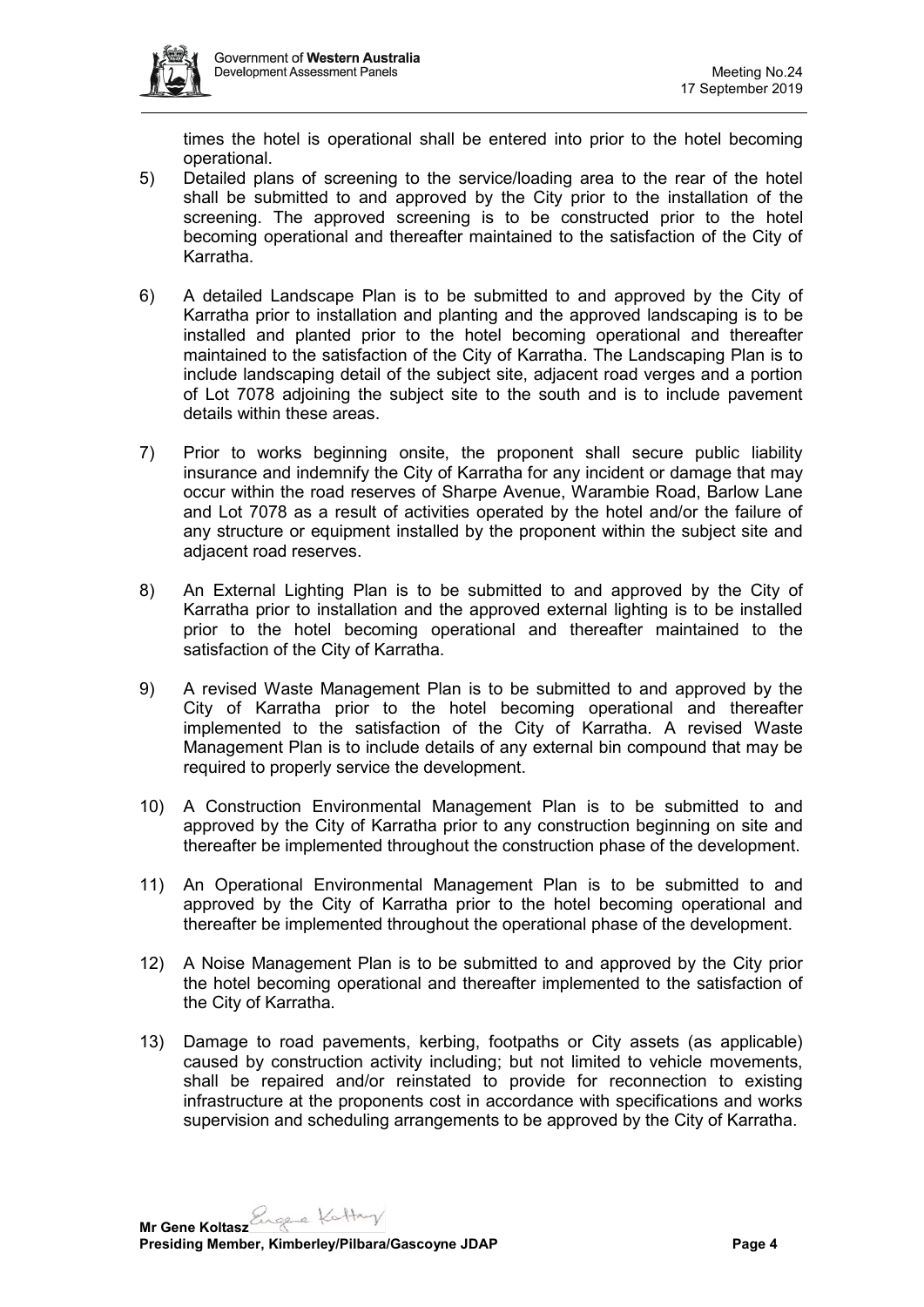

# **Advice Notes**

- a) A Building Permit is required to be issued prior to the commencement of any onsite building works.
- b) With respect to parking, the 63 bays to be provided are to be located within the existing multi-level parking located on Lot 7079.
- c) With respect to achieving public pedestrian access from the existing network within Lot 7078 through to Warambie Road this may be provided for within the lease between the owner of the site and the proponents of the hotel development or by other mechanism.
- d) With respect to the screening to the service and loading area to the rear of the building it is the City's expectation that the screening be visually appealing to surrounding properties, residents and the public domain.
- e) With respect to the Noise Management Plan, the City notes that the prepared acoustic report is to be updated (as stated within the report) and this information will be used to prepare the Noise Management Plan.
- f) Detailed plans and specifications of the kitchen, dry storerooms, cool rooms, bar and liquor facilities, staff change rooms, patron and staff sanitary conveniences and garbage room, are to be submitted to and approved by the City's Environmental Health Service prior to manufacture, construction or installation. The plans should include details of:
	- i. the structural finishes of all floors, walls and ceilings;
	- ii. the position, type and construction of all fixtures, fittings and equipment. (including cross-sectional drawings of benches, shelving, cupboards, stoves, tables, cabinets, counters, display refrigeration, freezers etc); and
	- iii. all kitchen exhaust hoods and mechanical ventilating systems over cooking ranges, sanitary conveniences, exhaust ventilation systems, mechanical services, hydraulic services, drains, grease traps and provisions for waste disposal.
- g) In accordance with the Environmental Protection (Noise) Regulations 1997, approved construction hours in the City of Karratha are Monday to Saturday between 7am and 7pm. Any works done outside these approved hours (including Sundays and Public holidays) are subject to a separate approval by the City and an application fee.
- h) Under the Food Act 2008, food businesses must comply with the Food Standards Code and food business registration is required before commencement of trade. An application for registration should be submitted to the City including detailed plans of the proposed layout and fit out of the kitchen and associated facilities.
- i) Under the Health (Public Buildings) Regulations 1992, the maximum accommodation of areas falling within the definition of a Public Building (e.g. central dining area, gym) needs to be calculated and a certificate of approval outlining these figures issued. A 'Form 1' application for approval should be submitted to the City.